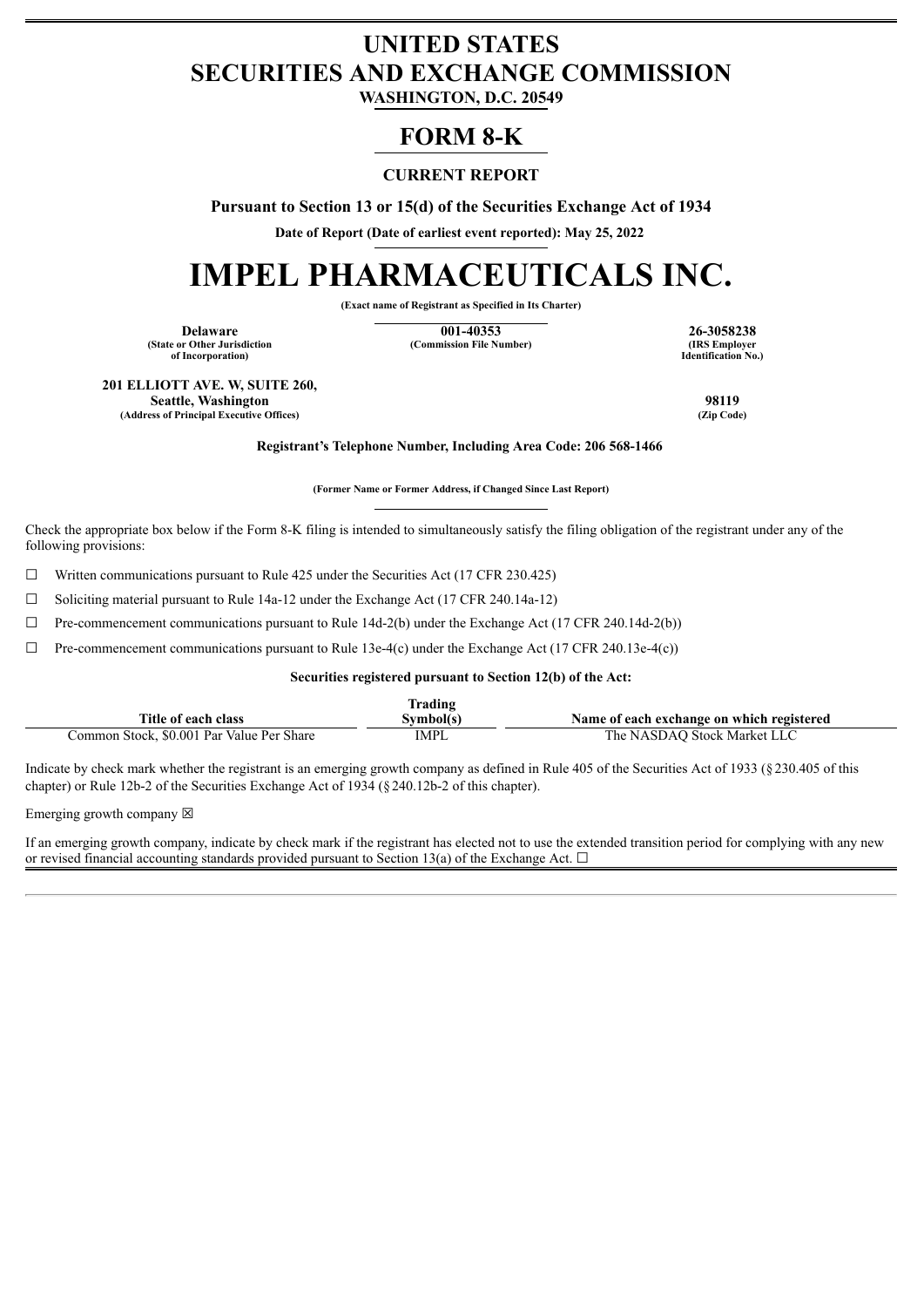#### **Item 7.01 Regulation FD Disclosure.**

On May 25, 2022, the Company updated its corporate presentation, which it intends to use as part of investor presentations. A copy of the presentation is attached to this Report as Exhibit 99.1 and is incorporated by reference into this Item 7.01.

This information contained in this Current Report on Form 8-K, including the attached Exhibit 99.1, shall be deemed "furnished" and shall not be deemed "filed" for purposes of Section 18 of the Securities Exchange Act of 1934, as amended (the "*Exchange Act*"), or otherwise subject to the liabilities of that section, nor shall it be deemed incorporated by reference in any filing under the Securities Act of 1933, as amended, or the Exchange Act, except as expressly set forth by specific reference to such filing.

#### **Item 9.01 Financial Statements and Exhibits.**

(d) Exhibits

| <b>Number</b> | <b>Description</b>                                                          |
|---------------|-----------------------------------------------------------------------------|
| 99.1          | Presentation of Impel Pharmaceuticals Inc.                                  |
| 104           | Cover Page Interactive Data File (embedded within the Inline XBRL document) |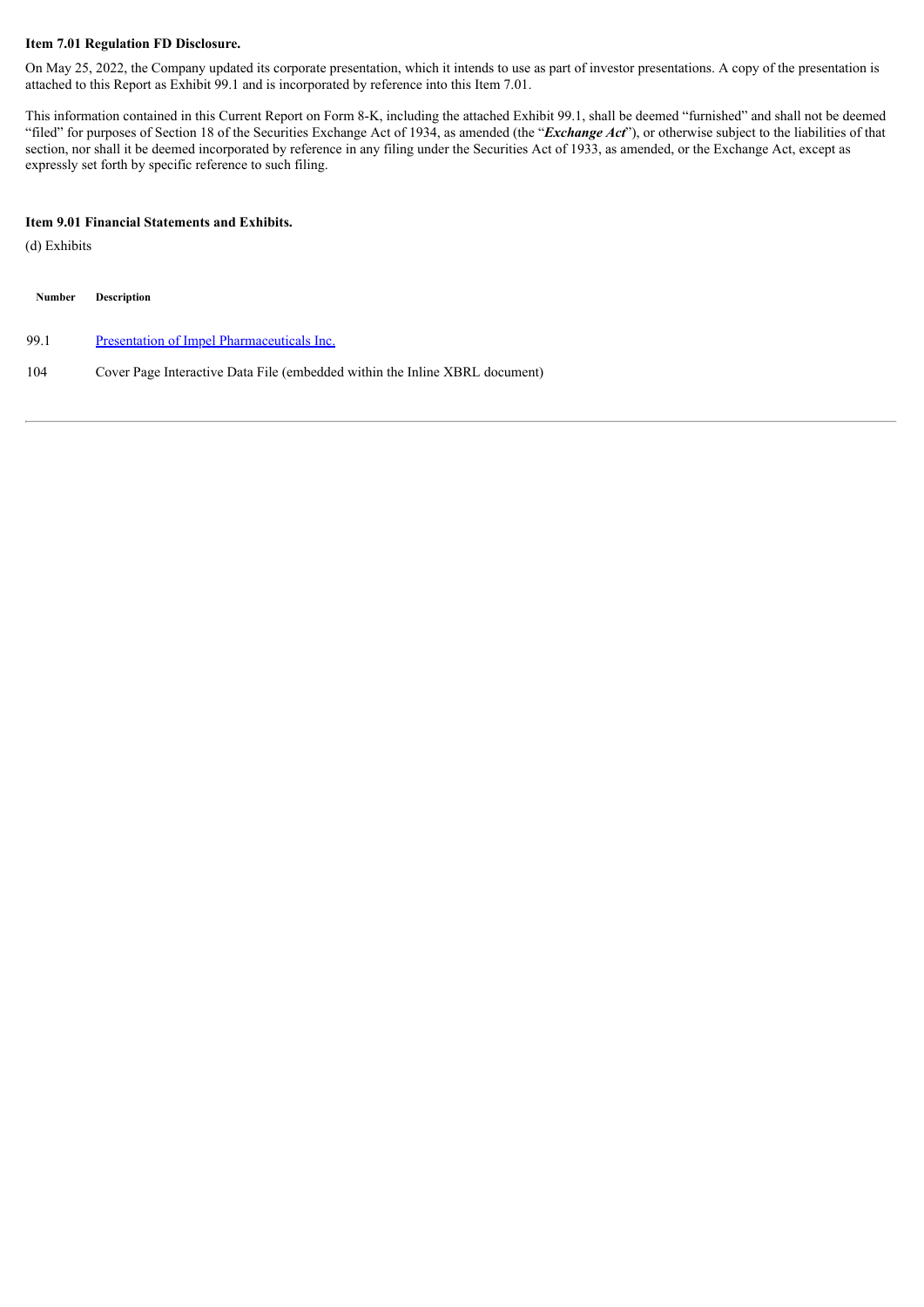#### **SIGNATURES**

Pursuant to the requirements of the Securities Exchange Act of 1934, the registrant has duly caused this report to be signed on its behalf by the undersigned thereunto duly authorized.

#### **IMPEL PHARMACEUTICALS INC.**

Date: May 25, 2022 By: /s/ John Leaman

John Leaman Chief Financial Officer